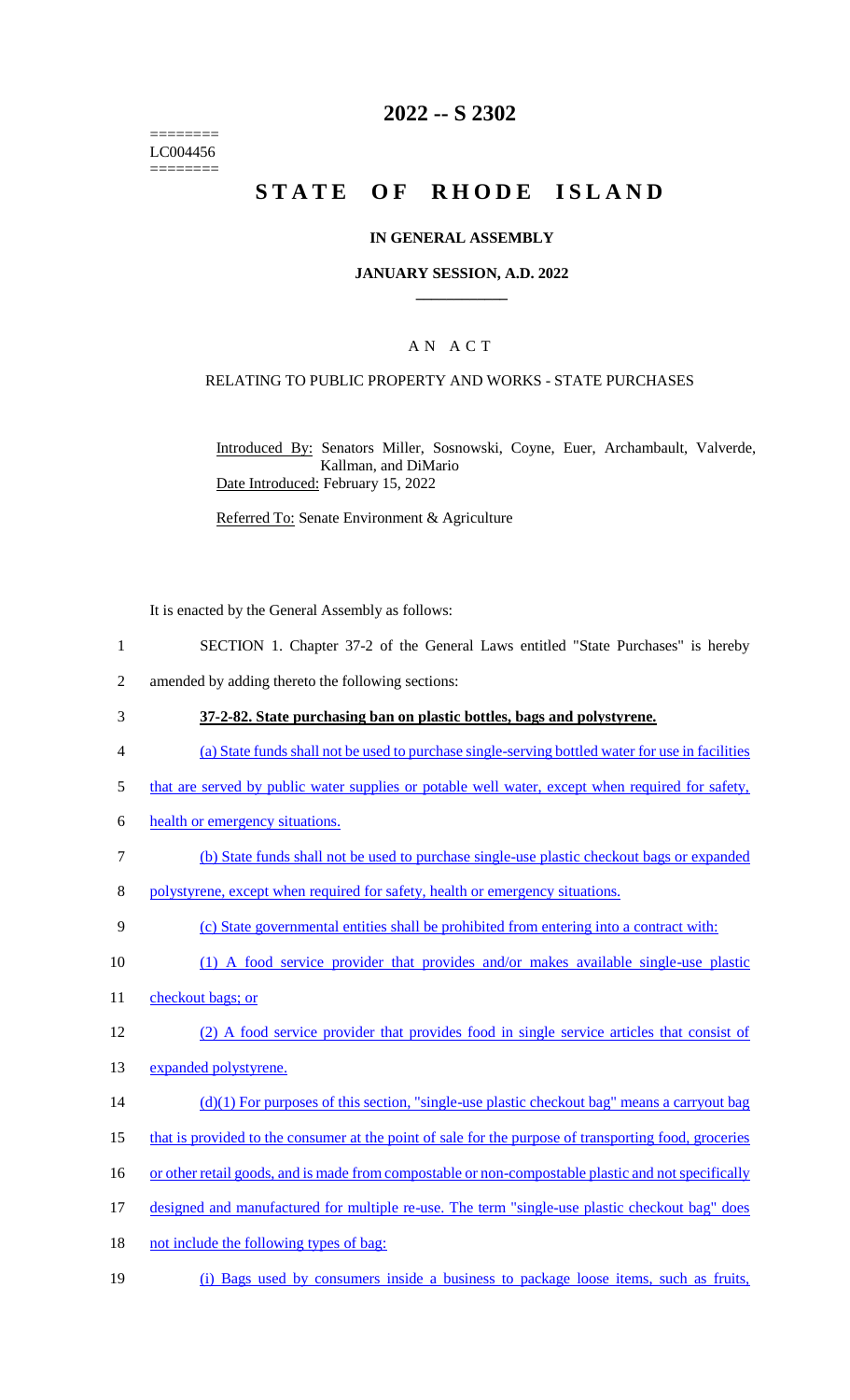- vegetables, nuts, ground coffee, grains, candies or small hardware items; or (ii) Bags used to contain or wrap frozen foods, meat or fish, flowers or potted plants, or other items to contain dampness or prevent contamination of other goods. (2) For purposes of this section, "expanded polystyrene" means polystyrene that has been expanded into a solid foam. Expanded polystyrene does not include expanded polystyrene containers used for prepackaged food that have been filled and sealed prior to receipt by the food service establishment, mobile food commissary or store; or expanded polystyrene containers used to store raw meat, pork, fish, seafood or poultry sold from a butcher case or similar retail establishment. **37-2-83. State purchasing -- Alternative fueled vehicles.** (a) State funds shall be used to lease or purchase alternative fueled vehicles and electric vehicle infrastructure for use by state agencies. (b)(1) For purposes of this section, "alternative fueled vehicles" means a vehicle that uses 14 one or more electric motors for propulsion. Alternative fueled vehicles include light and medium duty passenger vehicles, light and heavy-duty vehicles, buses, emergency vehicles, bicycles, and 16 scooters. Alternative fueled vehicles do not include hybrid electric vehicles or HEVs that require 17 use of an internal combustion engine and emit carbon emissions. (2) For the purposes of this section, "electric vehicle infrastructure" means structures, 19 machinery, and equipment necessary and integral to support an electric vehicle, including battery 20 charging stations, rapid charging stations, and battery exchange stations. (c) If a combustion engine vehicle cannot be replaced with an electric vehicle due to limited 22 supply or inadequate replacement, the state may lease or purchase a hybrid vehicle until a time 23 when a comparable vehicle is available. **37-2-84. State purchasing -- Renewable energy and efficient technologies.** (a) State funds shall be used to purchase renewable and energy efficient technologies for use on state properties to improve existing infrastructure, reduce energy consumption and greenhouse gas emissions. (b) For the purpose of this section, "renewable energy technologies" means any system that 29 collects energy from renewable resources such as sunlight, wind, waves, and geothermal heat. "Energy efficiency technologies" means technology certified as energy efficient, which uses less energy and reduces pollution. Renewable energy systems and efficient technologies may be located 32 on or within the physical structure of a state owned building or located on state owned property. (c) The state shall install renewable energy and efficient technologies in new buildings or
- 34 during the renovation or repairing of an existing state property. For new and existing structures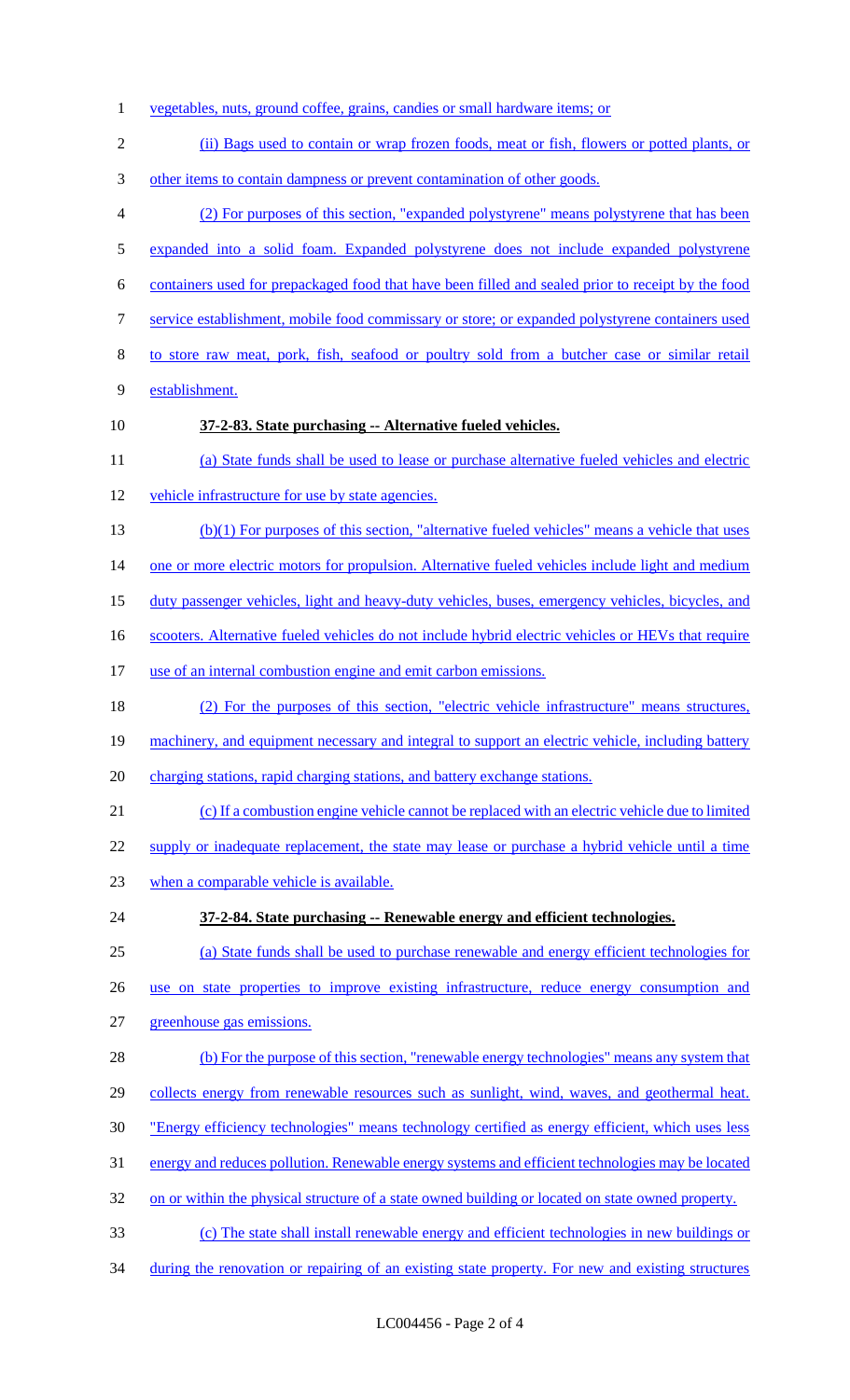- 1 energy efficient systems may include air conditioning systems, ventilation systems, heating
- 2 systems, domestic hot water heating systems, compressed air systems, distribution systems,
- 3 lighting systems, power systems, and controls of the building.
- 

## 4 **37-2-85 State purchasing -- Recycling in state buildings.**

- 5 (a) State funds shall be used to purchase recycling bins for all state buildings to ensure
- 6 proper disposal of recyclable items. For any state facility with a cafeteria, state purchasing shall
- 7 require the use of biodegradable and compostable materials. Cafeterias shall provide biodegradable
- 8 or compostable utensils, straws, cups, plates, and napkins by January 1, 2023. No plastic plates,
- 9 cutlery, or drinkware shall be offered after January 1, 2023.
- 10 (b) To reduce the amount of waste entering our state landfill, state funds shall be used to
- 11 lease or purchase compostable bins for state facilities, along with contracting with a compost
- 12 disposal service.
- 13 (c) For the purposes of this section, "compostable materials" means an organic material
- 14 that has the potential to be composted and not co-mingled or contaminated by significant amounts
- 15 of toxic substances. Compostable material includes leaves, twigs, dead flowers, straw, corn stalks,
- 16 shredded cardboard and paper, paper towels and napkins, vacuum cleaner bag contents, dryer lint,
- 17 untreated wood chips and saw dust, vegetable and fruit scraps, spoiled vegetables and fruits,
- 18 eggshells, coffee grounds and filters, tea bags, grass clippings, and fresh plant and yard trimmings.
- 19 (d) The state shall require all agencies to implement a recycling and compost program no
- 20 later than January 1, 2024.
- 21 SECTION 2. This act shall take effect upon passage.

======== LC004456 ========